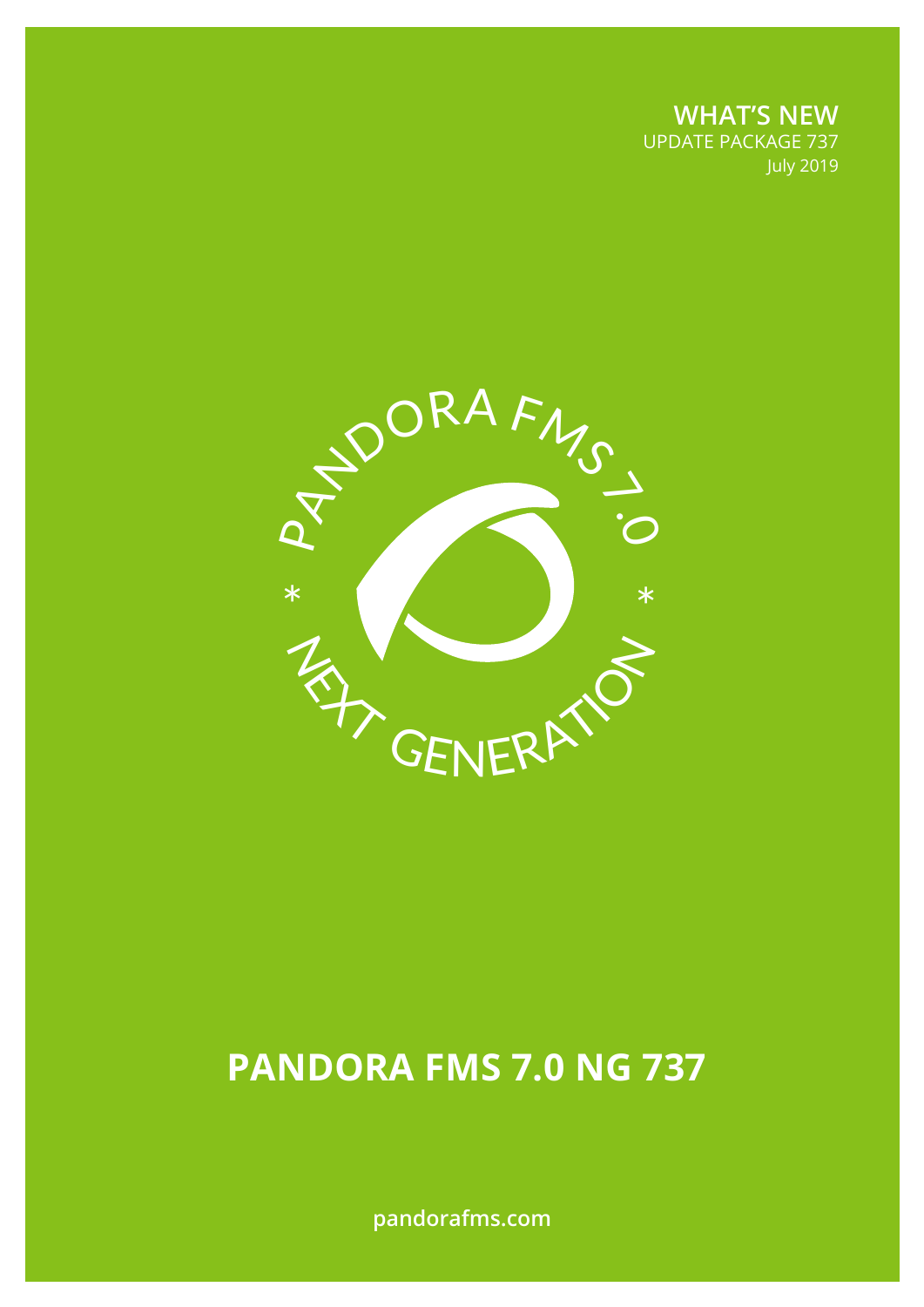

# NEW FEATURES AND IMPROVEMENTS

#### **Agent deployment from Pandora FMS**

Discovery has become a regular in the product sheet. From now on, it will be possible to install and configure Pandora FMS software agents through the console itself to carry out the whole process in an automatic and centralized way. Remotely and with the appropriate credentials, the agents are downloaded and installed on the appropriate machines (Windows and Linux), making its implementation much faster and easier.

| Deployment center                                                 |                                                                               | Discovery / Host & Devices / Agent deployment |                       |                         |                                |                         |                          |                   |                    |  |  |
|-------------------------------------------------------------------|-------------------------------------------------------------------------------|-----------------------------------------------|-----------------------|-------------------------|--------------------------------|-------------------------|--------------------------|-------------------|--------------------|--|--|
|                                                                   | Scan for targets<br>Load targets $\clubsuit$<br>Add target O<br>$\sum$ Filter |                                               |                       |                         |                                |                         |                          |                   |                    |  |  |
| Show 20<br>$\overline{\mathbf{v}}$ entries<br>Previous 1 2 3 Next |                                                                               |                                               |                       |                         |                                |                         |                          |                   |                    |  |  |
| IP                                                                | <b>OS</b>                                                                     | Architecture                                  | <b>Key identifier</b> | <b>Target server IP</b> | <b>Agent version installed</b> | ▼ Agent version desired | <b>Installation date</b> | <b>Last error</b> | <b>Options</b>     |  |  |
| 192.168.70.15                                                     | Linux                                                                         | x64                                           | base                  | 192.168.70.183          |                                | 736                     | ٠                        |                   | Q 面                |  |  |
| 192.168.70.101                                                    | Linux                                                                         | x64                                           | base                  | 192.168.70.183          |                                | 736                     | ×                        |                   | @ 面                |  |  |
| 192.168.70.102                                                    | Linux                                                                         | x64                                           | base                  | 192.168.70.183          |                                | 736                     | ٠                        |                   | Q 面                |  |  |
| 192.168.70.116                                                    | Linux                                                                         | x64                                           | base                  | 192.168.70.183          |                                | 736                     | $\sim$                   |                   | Q 面                |  |  |
| 192.168.70.165                                                    | Linux                                                                         | x64                                           | base                  | 192.168.70.183          |                                | 736                     | ÷                        |                   | Q 面                |  |  |
| 192.168.70.174 Linux                                              |                                                                               | x64                                           | base                  | 192.168.70.183          | 736                            | 736                     | 8 minutes 15 seconds     |                   | Q 面                |  |  |
| 192.168.70.175                                                    | Linux                                                                         | x64                                           | base                  | 192.168.70.183          |                                | 736                     | $\sim$                   |                   | $Q$ $\overline{w}$ |  |  |
| 192.168.70.195                                                    | Linux                                                                         | x64                                           | base                  | 192.168.70.183          |                                | 736                     | ×                        |                   | Q 面                |  |  |
| 192.168.70.206                                                    | Linux                                                                         | x64                                           | base                  | 192.168.70.183          |                                | 736                     | ٠                        |                   | Q 面                |  |  |
| 192.168.70.207                                                    | Linux                                                                         | x64                                           | base                  | 192.168.70.183          |                                | 736                     |                          |                   | Q 面                |  |  |

| <b>O</b><br>* * * * * <user> wget -q -0 - --no-che</user> | DiscoveryConsoleTasks is not running properly. Discovery relies on a proper setup of cron, the time-based scheduling service. Please, add the following line to your crontab file: | SearchTargets-192.168.70.0/24 | $\pmb{\times}$            |            |
|-----------------------------------------------------------|------------------------------------------------------------------------------------------------------------------------------------------------------------------------------------|-------------------------------|---------------------------|------------|
| V Console Tasks                                           | <b>Overall Progress</b>                                                                                                                                                            | Searching for devices         |                           |            |
| There are no console task defined yet.                    |                                                                                                                                                                                    |                               |                           |            |
| V Server Tasks                                            |                                                                                                                                                                                    |                               |                           |            |
| Force<br>Task name                                        | $27 \space\phantom{0}8$                                                                                                                                                            | 37                            | Progress<br>Updated at    | Operations |
| SearchTargets-192.168.70.0/24                             |                                                                                                                                                                                    | $\frac{9}{6}$                 | 4 seconds<br>24%<br>wment | $\sim$     |
|                                                           |                                                                                                                                                                                    |                               |                           |            |
|                                                           |                                                                                                                                                                                    | Summary                       |                           | Go back X  |
|                                                           | <b>Hosts discovered</b>                                                                                                                                                            | $\circ$                       |                           |            |
|                                                           | Alive                                                                                                                                                                              | 65                            |                           |            |
|                                                           | Not alive                                                                                                                                                                          | $\circ$                       |                           |            |
|                                                           | <b>Responding SNMP</b>                                                                                                                                                             | $\circ$                       |                           |            |
|                                                           | <b>Responding WMI</b>                                                                                                                                                              | $\circ$                       |                           |            |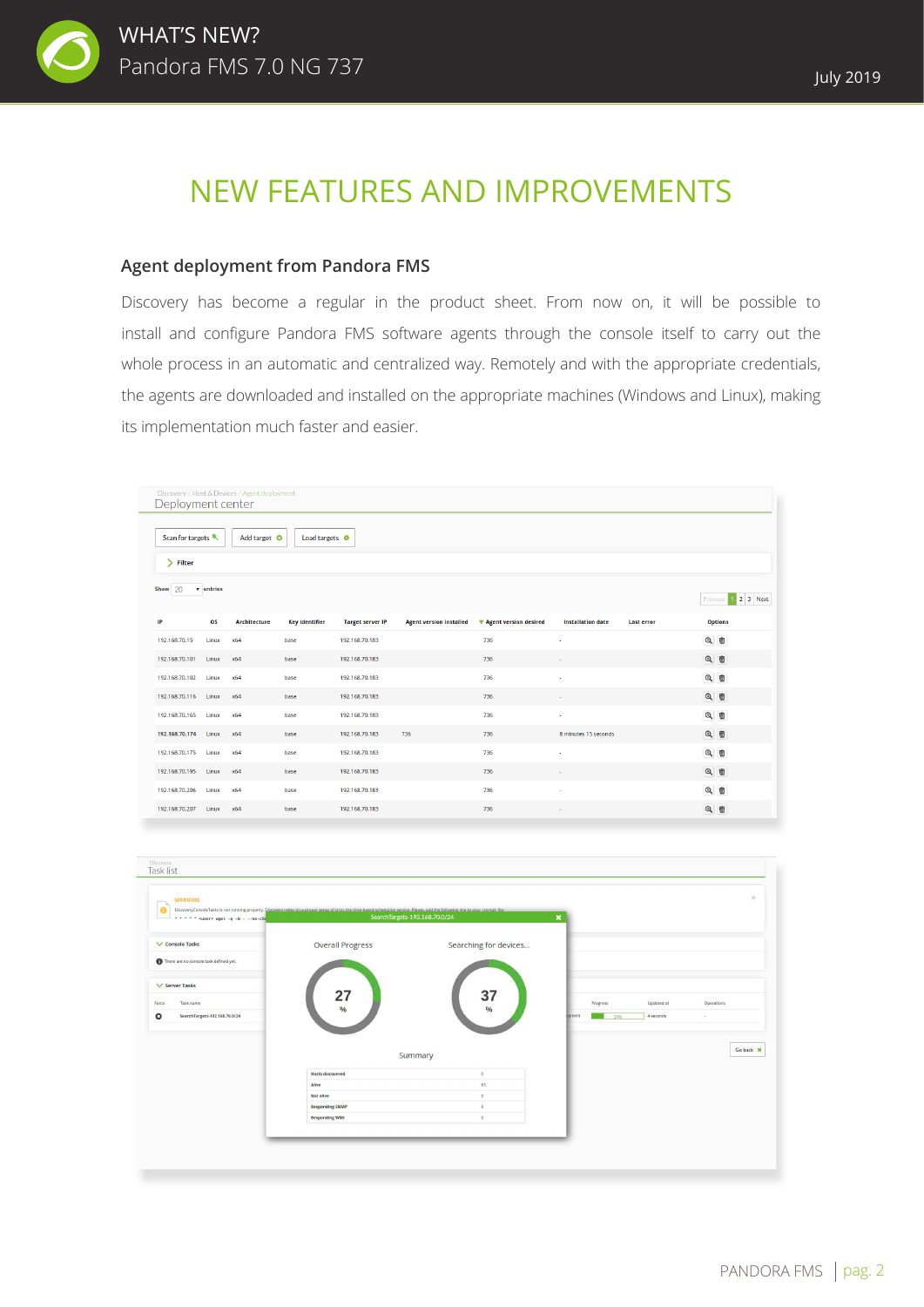

#### **New addition to Discovery: Azure Virtual Machines (Compute)**

In order to meet the needs of our customers, Pandora FMS Discovery now incorporates Azure Virtual Machine monitoring, to supervise and control the virtual machines of this service that are found in the cloud easily.



#### **New Failover feature**

Within the reports section, this new feature has been developed, which consists of calculating SLAs on a module. This will allow o assign failover or backup modules to the main one on which the availability calculation must be performed. When the monitored main module falls, if there are one or more operative backup modules, these will be the ones considered for SLA calculation.

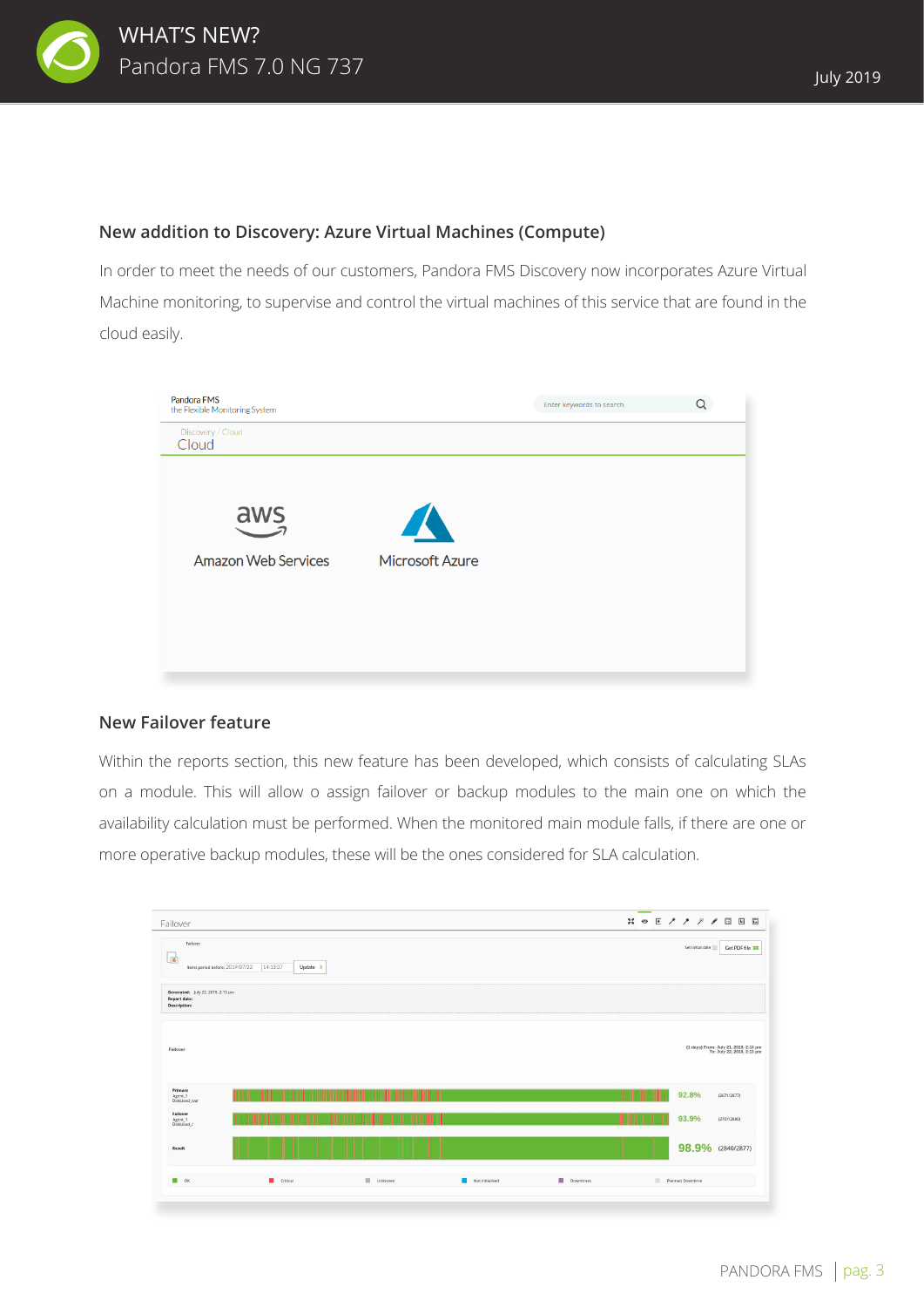

#### **API Call Optimization**

In this 737 release, API calls are important once more. The call for the node has now a new option: to add or delete an agent on a policy via API in the Metaconsole.

#### **Business Event Group Report**

The possibility of creating new event group reports has been incorporated, in order for you to enter and select their types, as it had been done in the event report agent.

#### **Disable alerts with events in process**

From this release on, the flow of alerts can be stopped when the state of the event changes to "in process". If the event does not change state, which will have to be modified manually, it will follow the normal operation of the alerts.

### **Other improvements**

#### **\* General Policy Search**

The possibility of locating policies inside the Pandora FMS search bar has been added, both in the node and in the Metaconsole.

#### **\* Improved authentication using the SAML method**

Pandora FMS authentication has been improved using the SAML method. Users will be able to choose which SAML attribute corresponds to each Pandora FMS user parameter.

#### **\* Improved MySQL Plugin**

An improvement has been made within the MySQL plugin, by which requests can be made via SSL to make the connection with Azure.